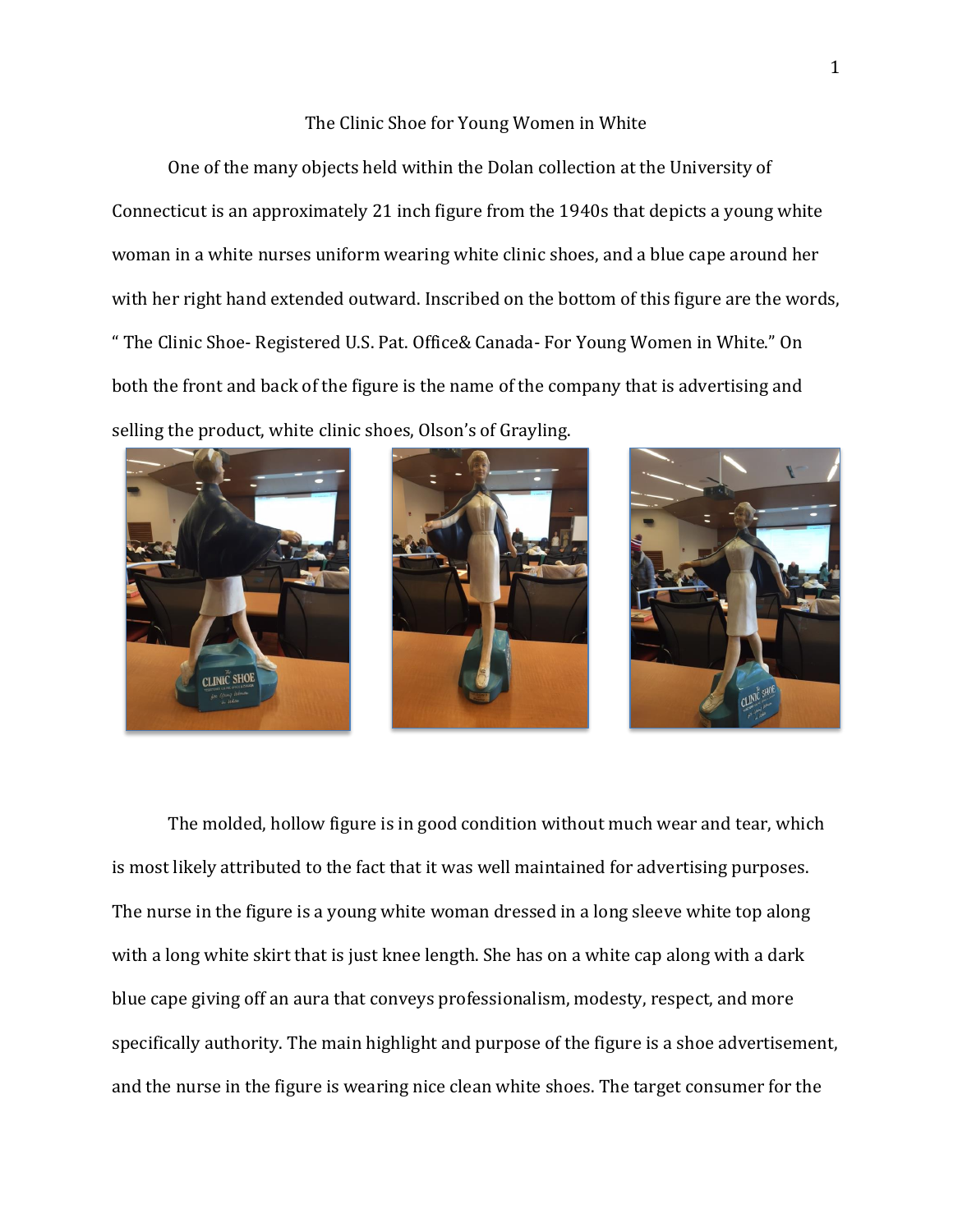product is a young white woman in the nursing profession in need of nursing shoes. Besides being just an advertisement for shoes it holds an implicit message of what is proper attire for nurses to wear as well as highlighting the fact that nursing is a profession for young women, thus excluding the old and men.

When thinking of the time in which this figure was made and the message that it was depicting, it is understandable as to why the target audience was young women. Women were preferred over men in the profession of nursing, and more specifically only women, "between 35 and 50 years old- anyone younger or older was automatically disqualified" (Houweling, 2004). Before the Reformation both men and women were allowed to partake in nursing work, but after the Reformation and Thirty Years' War there was a disbanding of all men monasteries, thus causing a shift in nuns taking the responsibility for nursing work, which subsequently led to men in nursing not being accepted (A History of American Nursing, 2014). Because of this, the idea of not including men in the profession of nursing was held for a long time, and was not changed until much later.

So why did nurses in the 1940s choose the color white to represent the profession? In the early 20th century the all white nursing uniform was correlated with conveying two messages, " it was identified with servants and it was considered to present a clean and professional image" (Fogle, 2014). Florence Nightingale, one of the main founders of nursing, was a major advocate for nurses' uniforms to, "project soberness and respectability…modest," and more importantly saw the uniform, "as a means of enhancing the image and the work of nursing" (Houweling, 2014). The nursing professions main purpose is to serve the community and the people in which they are taking care of while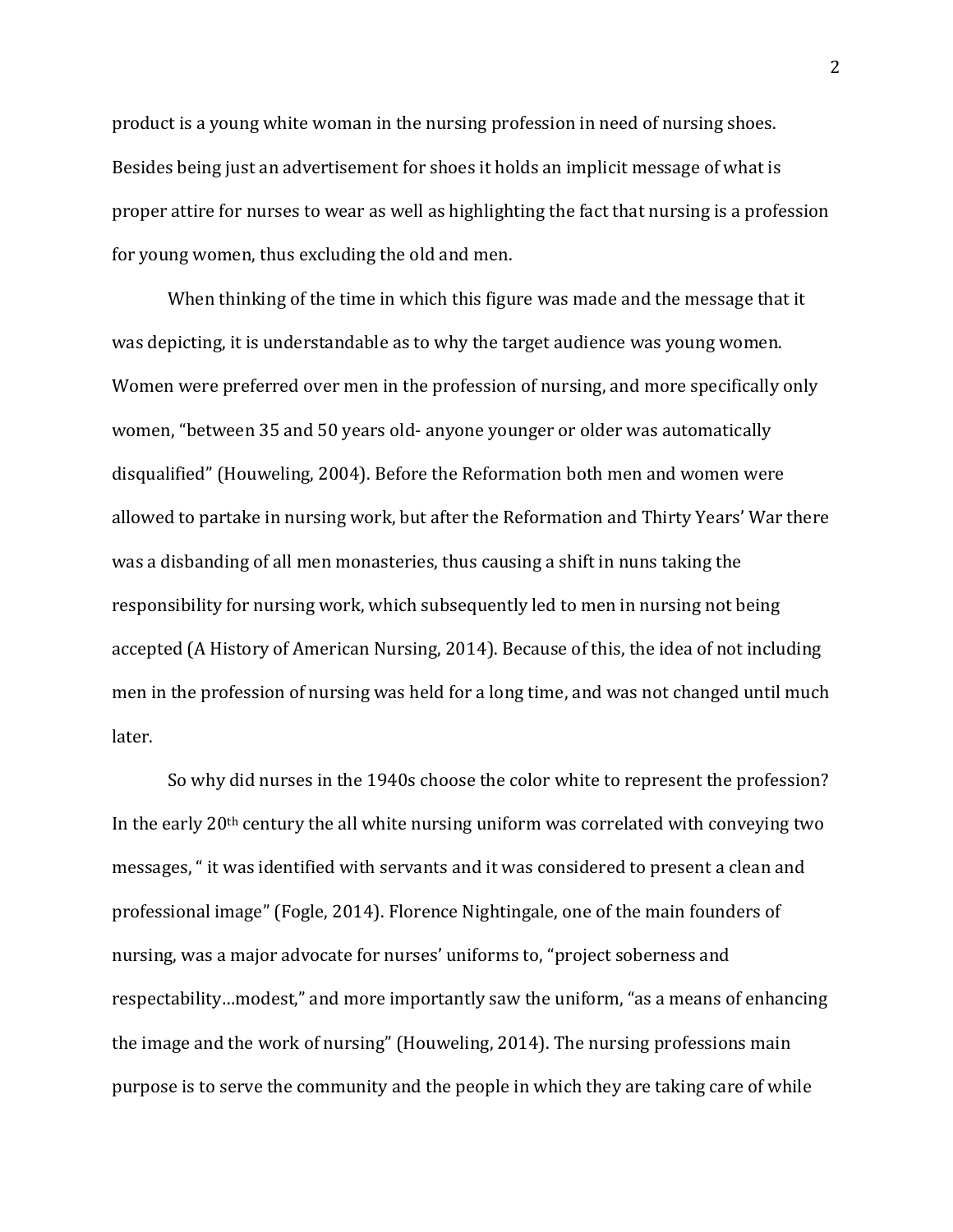maintaining a clean cut and professional image at all times. The all white uniform also, "symbolized and distinguished the nursing profession imparting both group pride and identity" (Houweling, 2004). Being in all white attire made it easier for nurses to be recognized because they were able to stand out from those around them.

Including a white shoe in the advertisement completes the whole theme of being clean cut and professional. Any other color could have been picked but the white was intentional to complete the theme of nursing during this time. The "Clinic Shoe" was also a fitted shoe, which is beneficial in the career of nursing. Nurses are on their feet for most of the day while performing patient care and the fitted shoe allows for greater comfort with being on ones feet for a long amount of time.

Looking at nursing attire in hospitals now, nurses are able to wear uniforms and clinical shoes of different colors, textures, patterns and prints that represent their individuality, thus allowing "wearers individual preference rather than standard professional image" (Fogle, 2014). Some hospitals enforce a certain color for all nurses to abide by to allow them to be more easily identified in their role. One major problem with nurses being able to wear what they want instead of a standard uniform for all is that it makes it more difficult to identify who the nurse is. Another change that has also occurred is that nurses now wear pants as opposed to the traditional skirt/dress. Along with this the physical therapist, respiratory therapist, occupational therapist and many other hospital staff have come to start wearing nursing scrubs as well, thus adding more to the confusion.

One may wonder why this major change in the representation of nurses? Due to the evolution of the whole profession of nursing, which now allows women and men of all ages, races, sexuality, etc. this has led to a transformation in the nursing uniform/attire. As the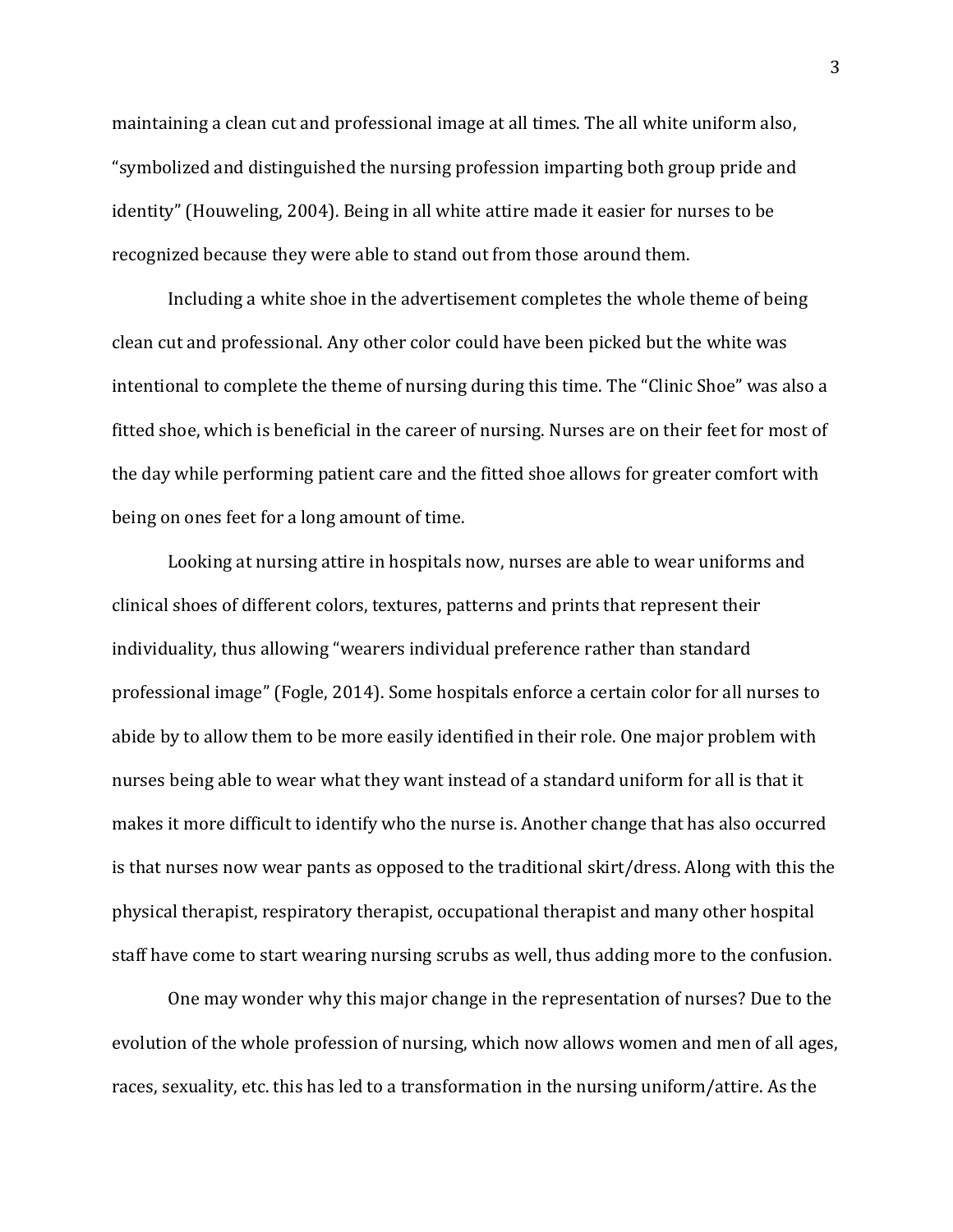profession of nursing has become more inclusive nurses are allowed to express their individuality in their work attire while always maintaining professionalism, and are now identified with their RN badges. Despite the major shift in attire, nursing as a profession still remains true to its original mantra of service and professionalism.